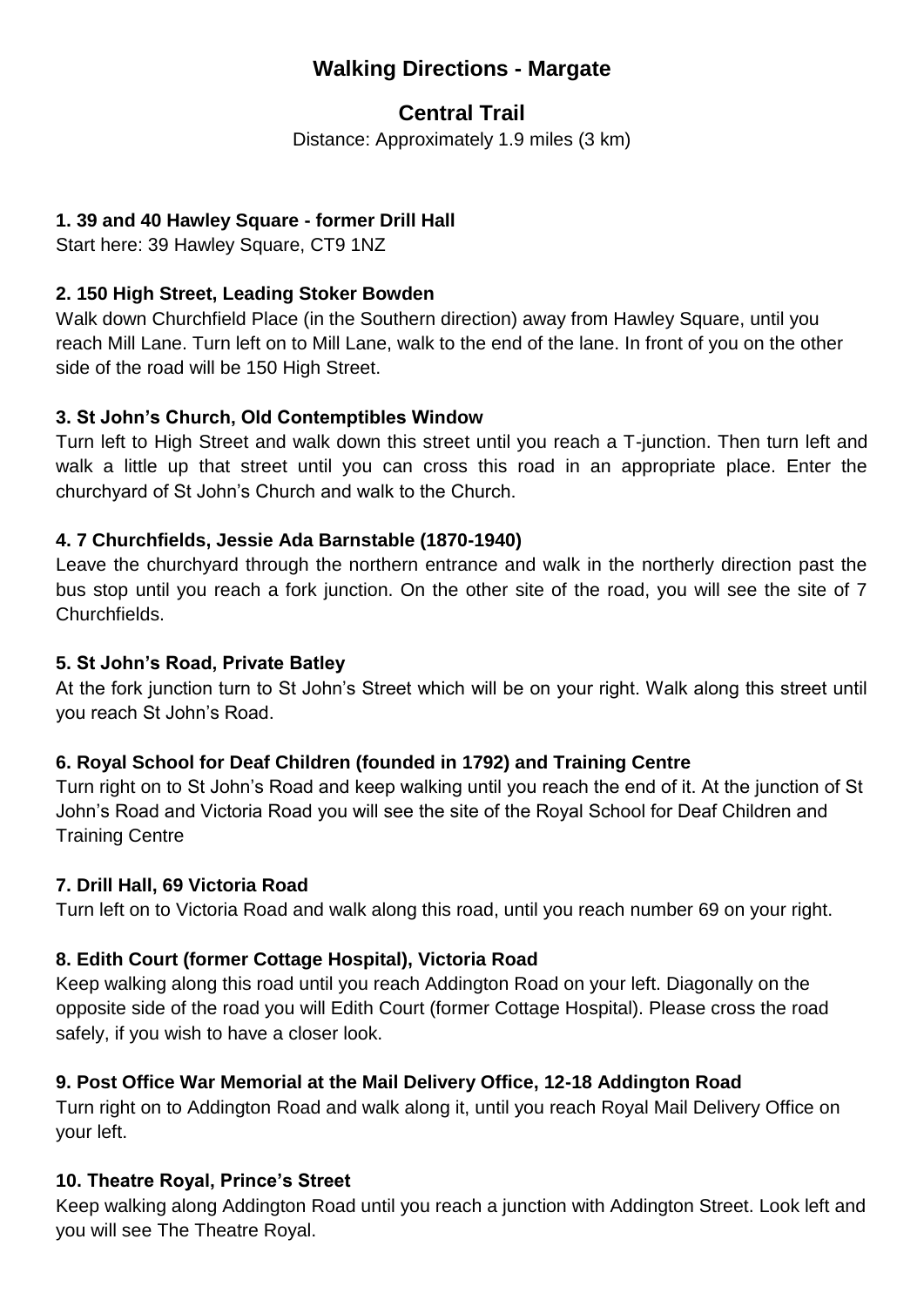#### **11. Soldiers on Parade, Union Crescent**

Keep walking in the same direction, stop when you reach a turn to Pump Lane on your right. Look back down Union Crescent. You will recognise the building in the picture.

# **12. Margate College, College Square**

Keep walking in the same direction until you reach Cecil Square. Turn right and walk down hill until you reach College Square. To see the memorial plaque keep walking past the shopping centre. It will be in the wall a few metres further down.

# **13. 82 Trinity Square, The Emptage Family**

Keep walking the same direction and until you reach the junction with King Street. Cross this street and follow Trinity Hill until you reach Trinity Square. Turn right and after a few metres on the right.

#### **14. Margate War Memorial, Trinity Memorial Gardens**

Safely cross Trinity Square and enter Trinity Memorial Gardens to see the War Memorial.

#### **15. Margate Police Naval Reserve, Broad Street**

Safely cross Trinity Square heading back as though to Stop 12. Walk down Trinity Hill until you reach King Street. Turn right to this street and keep following it until you reach a turn to Broad Street. Safely cross King Street and turn left. Walk along this street until you reach a small square with Duke Street on your right. Turn back and you will recognise the buildings in the picture.

#### **16. Margate Museum Honours Board**

Turn back and in the square at the junction of Broad Street, Love Lane and Duke Street you will see the buildings of Margate Museum.

#### **17. Fencibles on The Parade**

Follow Duke Street until you reach The Parade. Look to your right (in the north-eastern direction and you will recognise the buildings in the picture).

#### **18. Smythe Bros. & Co. Ltd, 12 Marine Drive**

Walk along The Parade, then Marine Drive until you reach number 12 on your left.

#### **19. East Kent Mounted Rifles**

Keep following Marine Drive until you see the Victorian Shelter on your left.

# **20. Cecil Square**

Walk past the shelter further along Marine Drive until you reach the far end of Marine Gardens, turn into the gardens and follow the path across it to leave in the street called Marine Gardens. Follow this street, then follow Queen Street until you reach Cecil Square. This is the final stop in this trail.